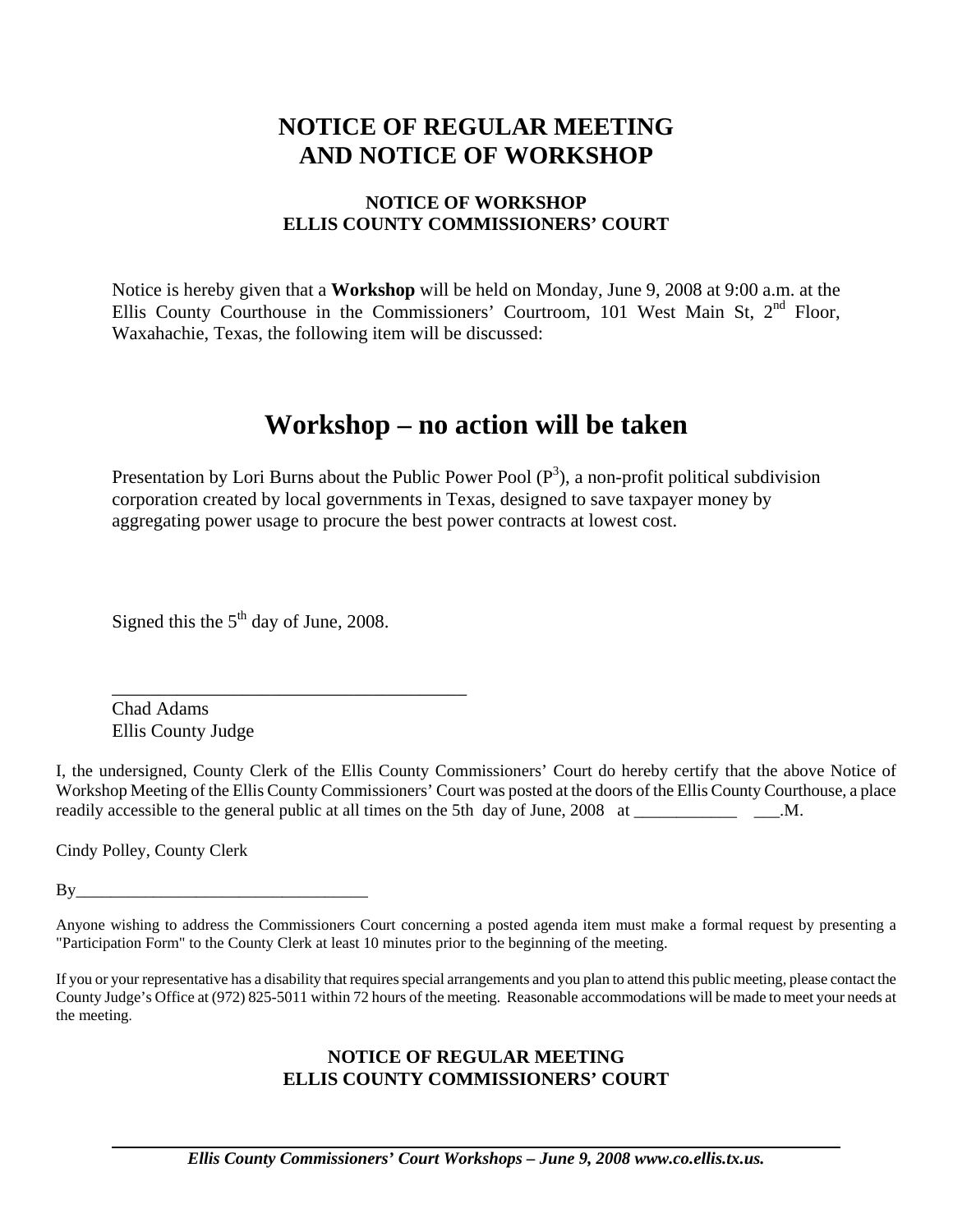Notice is hereby given that a regular meeting of the Ellis County Commissioners' Court will be held on **Monday,**  June 9, 2008 at 10:00 A.M., in the Commissioners' Courtroom, 101 West Main Street (2<sup>nd</sup> Floor), **Waxahachie, Texas** at which time the following will be discussed and considered, to-wit:

## **County Judge:**

Judge Chad Adams

## **Commissioners:**

 Dennis Robinson, Commissioner, Pct. 1 Bill Dodson, Commissioner, Pct. 2 Heath Sims, Commissioner, Pct. 3 Ron Brown, Commissioner, Pct. 4

## **County Clerk:**

Cindy Polley, County Clerk

## **County & District Attorney's Office:**

 Ann Montgomery, Assistant County Attorney Lee Auvenshine, Assistant County Attorney

## **1. OPENING COURT**

- 1.1 County Judge will call meeting to order, declare quorum if present, and declare notices legally posted pursuant to Open Meetings Act.
- 1.2 Motion to Open Court.
- 1.3 Invocation and Pledge of Allegiance Commissioner Dennis Robinson

## **2. CONSENT AGENDA – Consideration and Action:**

## **Administrative***:*

- A1 Approval of Regular Bills, Payroll, and Officers' Reports.
- A2 Approval and Certification of the Minutes from the Commissioners' Court Agenda dated: March 10, 2008 - Regular March 24, 2008 - Regular April 3, 2008 - Special April 14, 2008 - Regular April 28, 2008 - Regular

## **Financial:**

- F1 From 5-001-0540-0806 Bond, 5-001-0540-0819 Computer, 5-001-0540-0885 Sales Tax, 5-01-0540- 0703 Telephone to 5-001-0540-0801 Supplies, 5-001-0540-0803 Furniture – Linda Sibley, JP #4
- F2 From 5-001-0230-0601 Travel Reimbursement to 5-001-0230-0890 County Supply Room Richard Denniston, Purchasing Agent
- F3 From 5-011-0703-0904 Asphalt to 5-011-0703-0911 Gen Misc Heath Sims, Commissioner, Pct. 3
- F4 From 5-005-0703-0907 Tires to 5-005-0703-0914 Signs Heath Sims, Commissioner, Pct. 3
- F5 From 4-001-0210-0962 Voting Equipment Rental, 4-001-0210-0964 Contracting Elections to 5-001- 0210-0801 Supplies – Jane Anderson, Elections Administrator
- F6 From 5-001-030-0805 Conference to 5-001-0030-0819 Computer, 5-001-0030-0802 Equipment, 5- 001-0030-0703 Telephone – Mike Navarro, Auditor

## **3. ADMINISTRATIVE**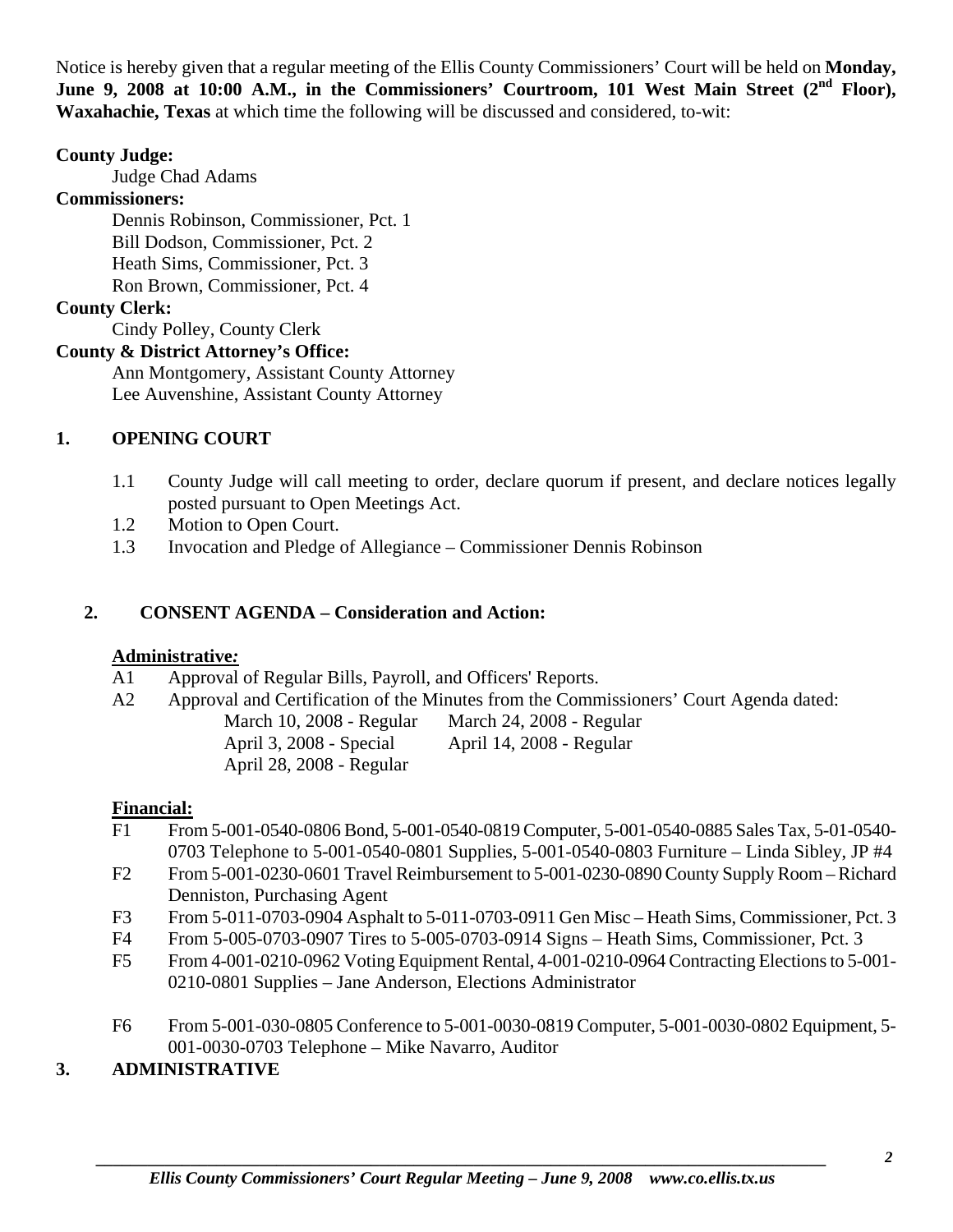- 3.1 Consideration and action to approve an Interlocal agreement between Ellis County and the Texas CUC Aggregation Project, Inc.,  $d/b/a$  Public Power Pool  $(P^3)$  to participate in joint purchases with  $P<sup>3</sup>$  and its membership.
	- Chad Adams, County Judge
	- 3.2 Consideration and action regarding a proposal from Captain John Knight of the Ellis County Sheriff's Office in reference to a recommendation to issue a Request For Proposal to upgrade the radio system used in Ellis County for Law Enforcement, Fire Service, and Public Works. - Captain John Knight, Sheriff's Office
	- 3.3 Consideration and action to approve a lease extension with Marty Zmolik for the building in Ennis that is used by Community Supervision and Corrections.
		- **Bill Dodson, Commissioner, Pct. 2**

## **4. DEPARTMENT OF COUNTY DEVELOPMENT**

## **Consideration and action regarding the following presented by Delton Ake, Director Department of County Development:**

 4.1 To grant a variance to Ellis County Rules, Regulations and Specifications for Subdivisions and Manufactured Homes as it relates to the fire hydrant requirement located on 6" water line current water line is 3" per Buena Vista Water. Green Meadows, Mike & Joanna Bailey, 102 Linkcrest Lane, Waxahachie, Pct. 3.

- 4.2 To grant a variance to Ellis County Regulations and Specifications for Subdivisions and Manufactured Home as it relates to utility easements along the property line. James Doskocil, 105 Howe Circle, Italy, Pct. 3.
- 4.3 To grant a variance to Ellis County Regulations and Specifications for Subdivisions and Manufactured Home as it relates to minimum lot size of one acre. Elizabeth Munoz, 1121 Hunsucker Road, Ferris, Pct. 1.
- 4.4 Discussion of the "Resolution concerning Utility and Communication Lines in County Right-of way". Discussion is in regards to the depth that lines are to be installed.

## **5. PURCHASING**

## **Consideration and action regarding the following presented by Richard Denniston, Purchasing Agent:**

5.1 To award the purchase of outdated law books to Cox-Smith Attorneys, Inc. for the sum of \$50.

## **6. RECESS TO CONVENE TO EXECUTIVE SESSION**